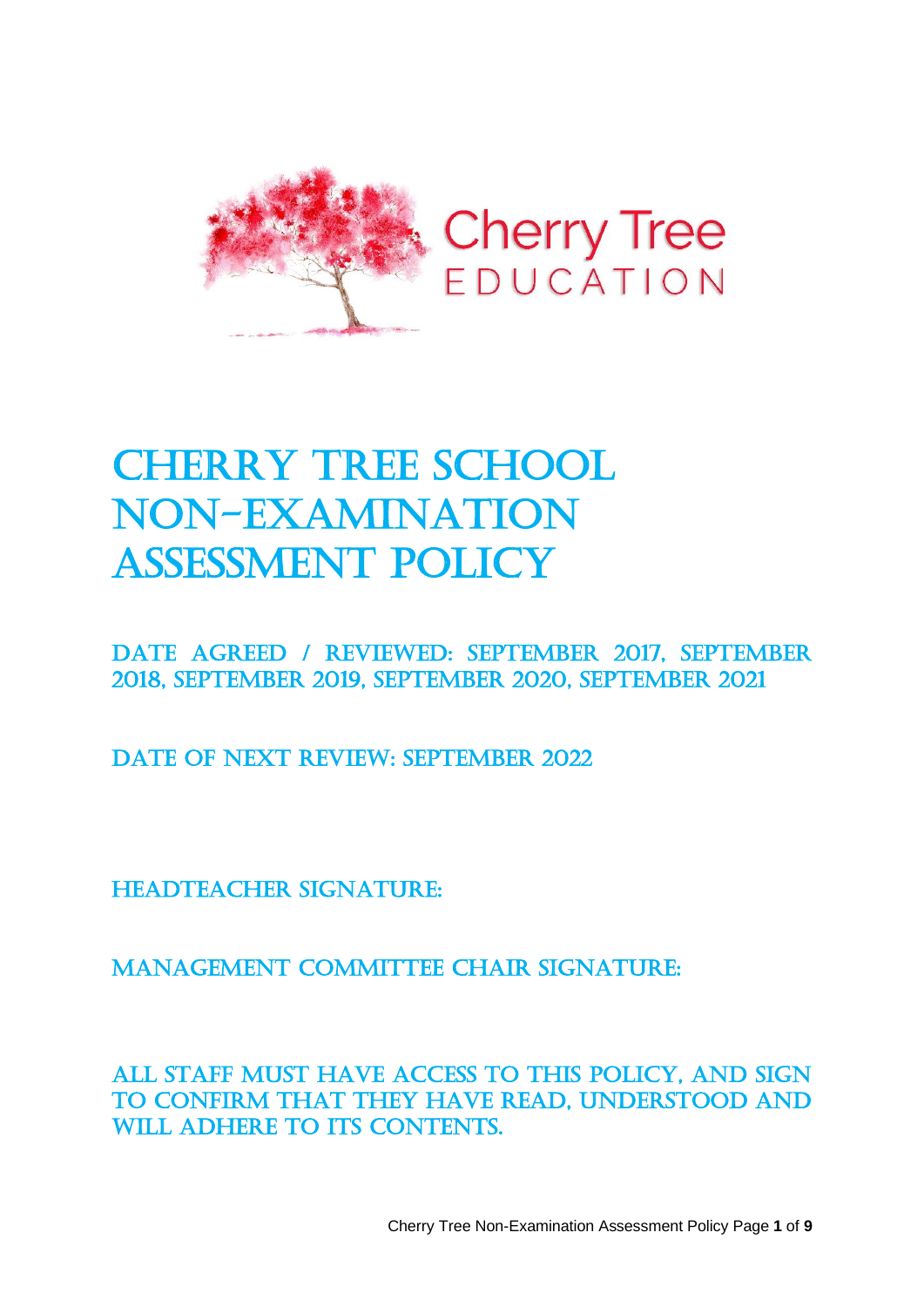## **Cherry Tree Non-Examination Assessment Policy**

#### **Aims**

This policy aims to:

- Cover procedures for planning and managing non-examination assessments
- Define staff roles and responsibilities with respect to non-examination assessments
- Manage risks associated with non-examination assessments
- Outline responsibilities, processes and procedures for functional skills controlled assessments.

#### **Definition**

The JCQ explains that non-examination assessments measure subject-specific knowledge and skills that cannot be tested by timed written papers. There are three assessment stages and rules which apply to each stage. The rules often vary across subjects. The stages are task setting, task taking and task marking.

## **Roles and Responsibilities**

#### **Head of Centre**

The head of centre is responsible for:

- Ensuring that the centre's non-examination assessment policy is fit for purpose
- Ensuring that non-examination assessments comply with JCQ guidance and awarding body subject-specific instructions
- Ensuring that [JCQ's information for candidates](https://www.jcq.org.uk/exams-office/information-for-candidates-documents/instructions-for-candidates---non-examination-assessments) is distributed to all candidates prior to assessments taking place
- Ensuring the centre's internal appeals procedure clearly details the procedure to be followed by candidates (or their parents/carers) appealing against an internal assessment decision, and that details of this procedure are communicated and made widely available and accessible
- Drawing to the attention of candidates and their parents/carers the centre's complaints procedure, for general complaints about the centre's delivery or administration of a qualification

#### **Subject Leaders**

Subject leaders are responsible for:

- Ensuring that non-examination assessments comply with JCQ guidance and awarding body subject-specific instructions
- Familiarising themselves with JCQ instructions for conducting non-examination assessment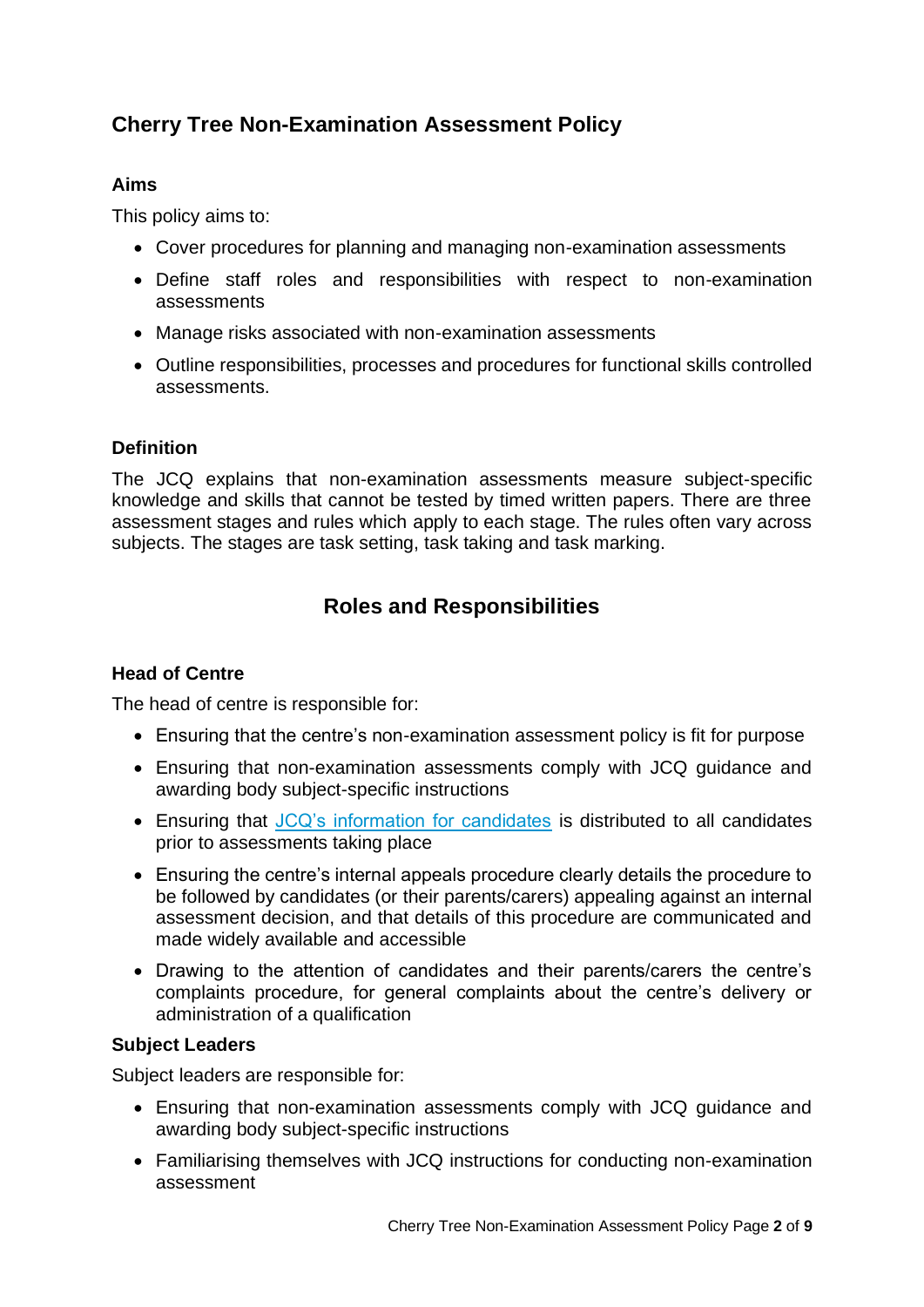- Understanding and complying with specific instructions relating to nonexamination assessment for the relevant awarding body
- Ensuring that individual teachers understand their responsibilities with regard to non-examination assessment
- Ensuring that teachers use the correct task for the year of submission and take care to distinguish between tasks and requirements for legacy and new specifications, where relevant
- Obtaining confidential materials/tasks set by awarding bodies in sufficient time to prepare for the assessment(s), where relevant, and ensuring that such materials are stored securely at all times
- Undertaking appropriate departmental standardisation of non-examination assessments

#### **Tutors**

Tutors are responsible for:

- Understanding and complying with JCQ instructions for conducting nonexamination assessment
- Understanding and complying with the awarding body's specification, where provided, for conducting non-examination assessments, including any subjectspecific instructions, teachers' notes or additional information on the awarding body's website
- Marking internally assessed work to the criteria provided by the awarding body

#### **Exams Officer / Exams Lead**

The exams officer is responsible for:

- Supporting the administration/management of non-examination assessment
- Ensuring that all relevant staff are aware of any access arrangements that need to be applied

#### **Task setting**

Where the centre is responsible for task setting, in accordance with specific awarding body guidelines, subject leads will:

- Select from non-examination assessment tasks provided by the awarding body, or
- Design their own tasks, in conjunction with candidates where permitted, using criteria set out in the specification

Teachers will ensure that candidates understand the assessment criteria for any given assessment task.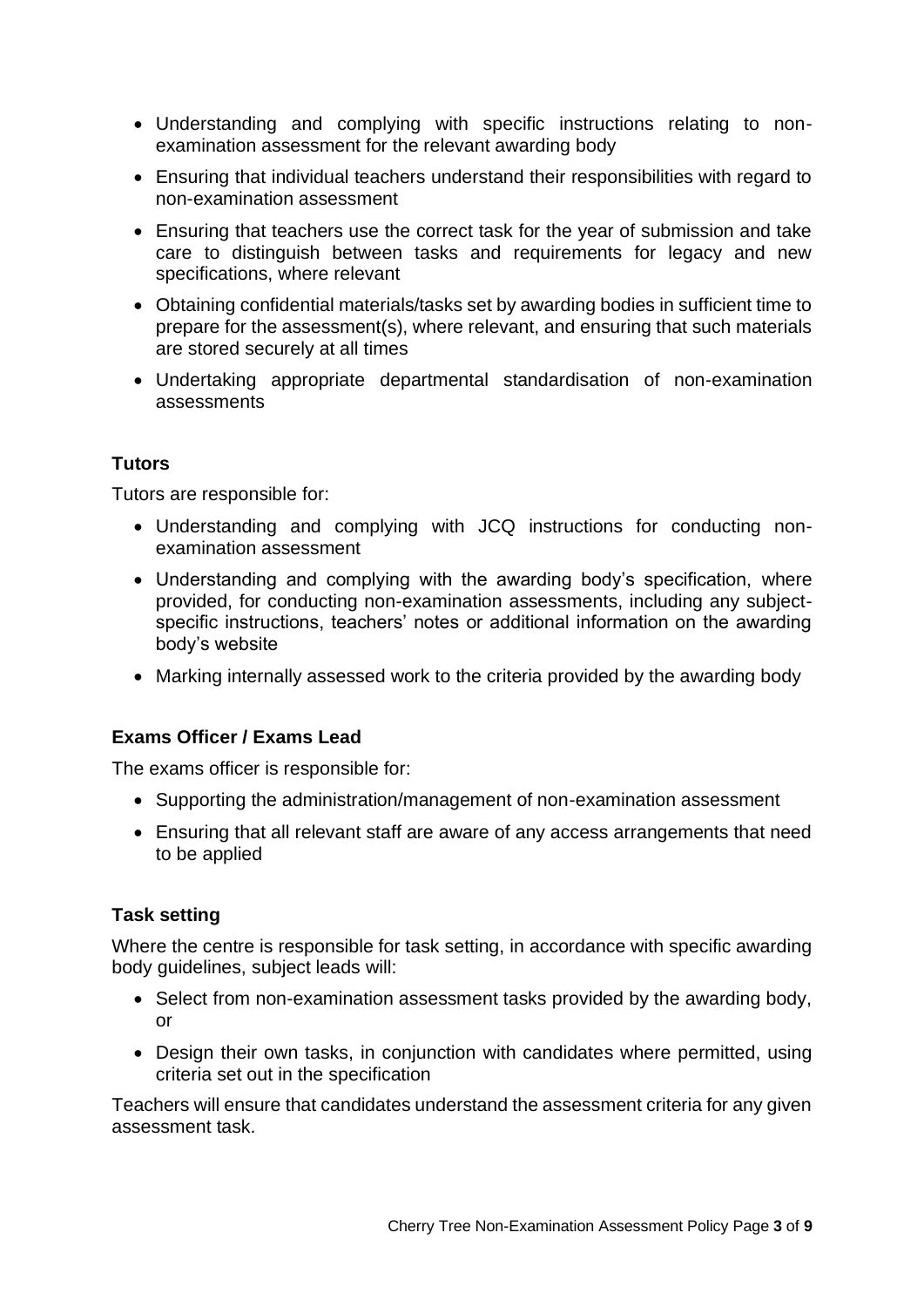#### **Task taking**

Where appropriate to the component being assessed, the following arrangements apply unless the awarding body's specification says otherwise.

#### **Supervision**

- Invigilators are not required
- Centres are not required to display the JCQ 'no mobile phone' poster or JCQ 'warning to candidates'
- Candidates do not need to be directly supervised at all times
- The use of resources, including the internet, is not tightly prescribed, but teachers will always check the subject-specific requirements issued by the awarding body
- Teachers will ensure that:
	- o There is sufficient supervision of every candidate to enable work to be authenticated
	- $\circ$  The work that an individual candidate submits for assessment is his/her own
- Work may be completed outside of the centre without direct supervision provided that the centre is confident that the work produced is the candidate's own
- Where candidates work in groups, the teacher will keep a record of each candidate's contribution
- The teacher will also:
	- o Ensure that candidates understand the need to reference work
	- o Give guidance on how to do this, and
	- o Ensure that candidates are aware that they must not plagiarise other material

#### **Advice and Feedback**

- Teachers will not provide model answers or writing frames specific to the task (such as outlines, paragraph headings or section headings)
- Unless specifically prohibited by the awarding body's specification, teachers may:
	- o Review candidates' work and provide oral and written advice at a general level
	- o Having provided advice at a general level, allow candidates to revise and redraft work
- Any assistance that goes beyond general advice will be recorded and either taken into account when marking the work or submitted to the external examiner
- When marking work, teachers will use annotations to explain how marks were applied in the context of the additional assistance given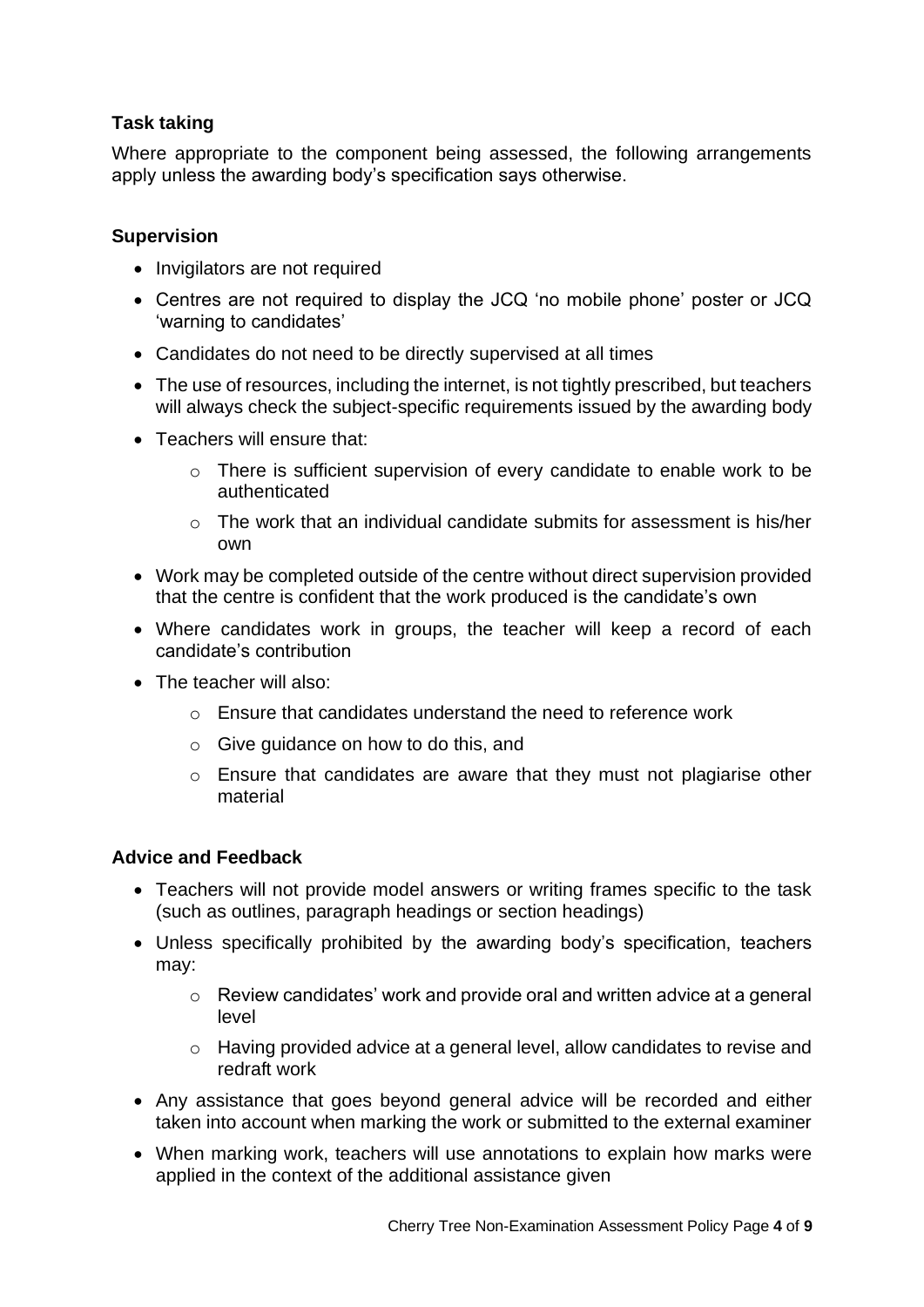- Teachers will not provisionally assess work and then allow candidates to revise it
- Explicitly prohibited assistance will not be given
- Failure to follow this procedure constitutes malpractice

#### **Resources**

- Teachers will be aware of the awarding body's restrictions with regard to access to resources
- Unless otherwise specified by the awarding body, in formally supervised sessions candidates can only take in preparatory notes. They will not access the internet nor bring in their own computers or electronic devices
- Candidates will not introduce new resources between formally supervised sessions
- Preparatory work and the work to be assessed will be collected and stored securely at the end of each session and will not be accessible to candidates

#### **Group Work**

- Unless the specification says otherwise, candidates are free to collaborate when carrying out research and preparatory work
- Where it is permitted, some assignments may be undertaken as part of a group
- Where an assignment requires written work to be produced, each candidate will write up his/her own account of the assignment. Individual contributions will be clearly identified
- Group assessment is not permitted

#### **Authentication**

Teachers will be sufficiently familiar with the candidate's general standard to judge whether the piece of work submitted is within his/her capabilities.

Where required by the awarding body's specifications:

- Candidates will sign a declaration to confirm that the work they submit for final assessment is their own unaided work
- Teachers will sign a declaration of authentication after the work has been completed confirming that:
	- o The work is solely that of the candidate concerned
	- o The work was completed under the required conditions
	- o Signed candidate declarations are kept on file

If there is concern that malpractice may have occurred or the work is unable to be authenticated, the senior leadership will be informed.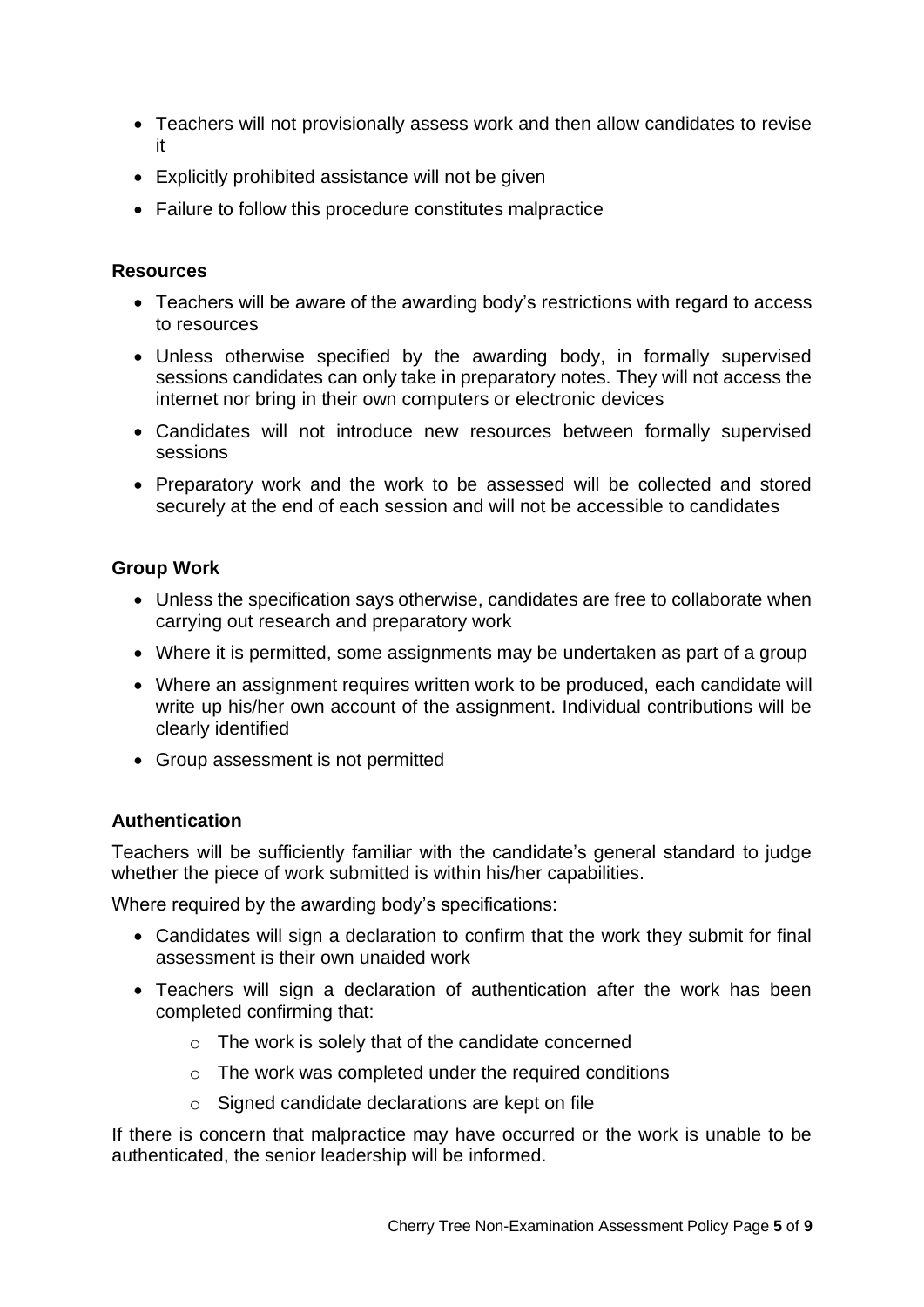## **Task Marking**

#### **Internally Assessed Work**

Teachers are responsible for marking work in accordance with the relevant marking criteria. Annotation will be used to provide evidence to indicate how and why marks have been awarded.

We will inform candidates of internally assessed marks as candidates are allowed to request a review of the centre's marking before marks are submitted to the awarding body.

We will also make it clear to candidates that any internally assessed marks are subject to change during the moderation process.

#### **Externally Assessed Work**

The format of external assessment will depend on the awarding body's specification and the component being assessed.

Teachers will ensure the attendance register is completed, clearly indicating those candidates who are present or absent.

Where candidates' work needs to be dispatched to an examiner, we will ensure it is sent by the date specified by the awarding body.

### **Malpractice**

The head of centre and senior leaders will make sure teaching staff involved in supervising candidates are aware of the potential for malpractice.

Teachers will familiarise themselves with the [JCQ guidance on sharing assessment](https://www.jcq.org.uk/exams-office/non-examination-assessments/notice-to-centres---sharing-nea-material-and-candidates-work)  [material and candidates' work.](https://www.jcq.org.uk/exams-office/non-examination-assessments/notice-to-centres---sharing-nea-material-and-candidates-work)

Teachers will be vigilant in relation to candidate malpractice. Candidates must not:

- Submit work which is not their own
- Make their work available to other candidates through any medium, including social media
- Allow other candidates to have access to their own independently sourced material
- Assist other candidates to produce work
- Use books, the internet or other sources without acknowledgement or attribution
- Submit work that has been word processed by a third party without acknowledgement
- Include inappropriate, offensive or obscene material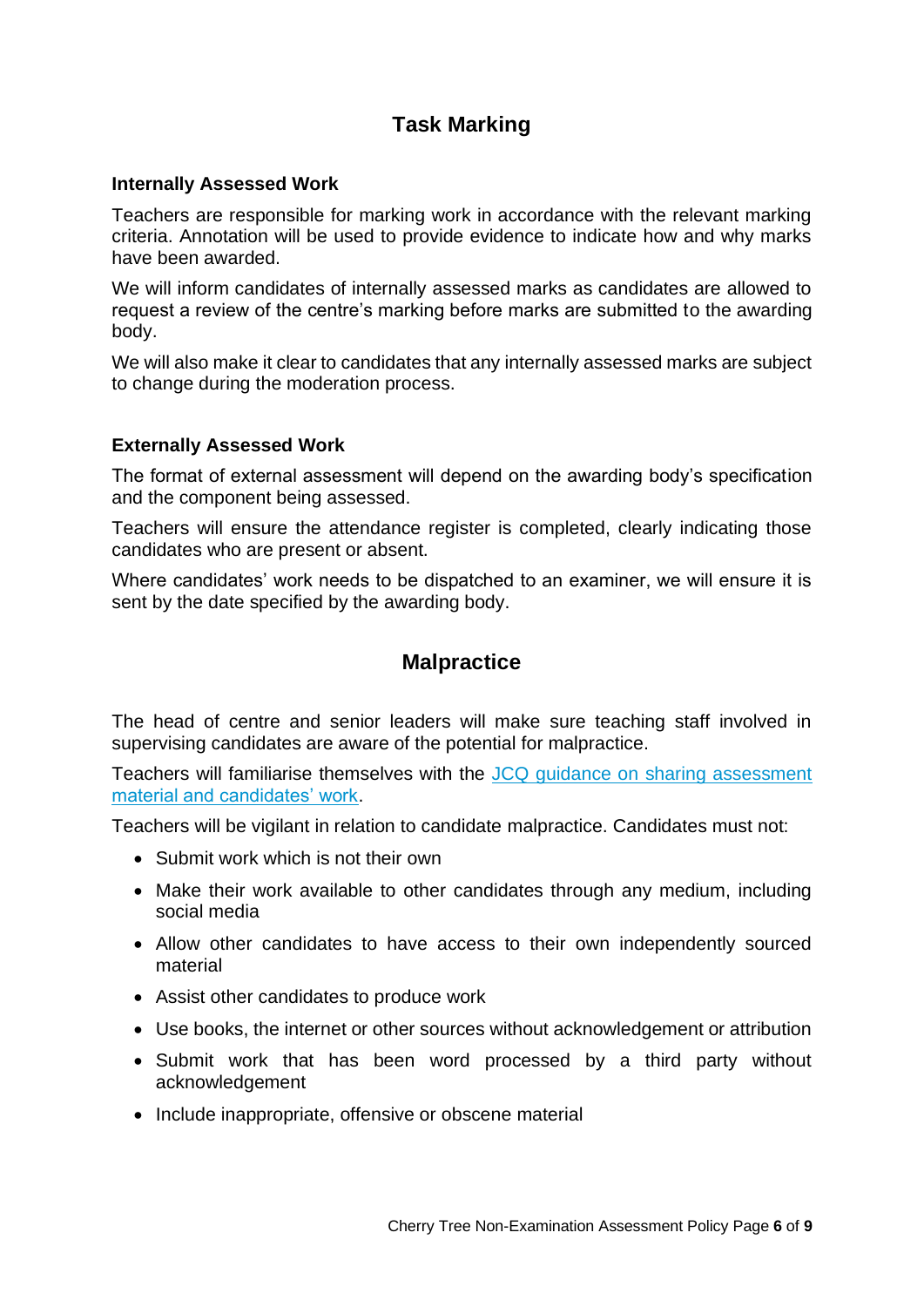Failure to report allegations of malpractice or suspected malpractice constitutes malpractice in itself. Malpractice will be reported to senior leaders or directly to the awarding body.

## **Enquiries About Results**

We will make candidates aware of the arrangements for enquiries about results before they take any assessments.

Senior members of staff will be accessible to candidates immediately after the publication of results so that results may be discussed and decisions made on the submission of enquiries.

A review of marking is available for externally assessed components. We will obtain written consent from candidates for reviews of marking,and inform candidates that their marks may be lowered as a result of a review of marking.

A review of moderation is available for internally assessed components only when marks have been changed by an awarding body during moderations. If marks have been accepted without change, this will not be available. A review of moderation is not available for an individual candidate.

## **Controlled Assessments – Functional Skills**

Controlled assessments from Entry Level 1 to Level 2 are encouraged sensitively to ensure anxious learners develop the confidence and self-assurance to stretch themselves to achieve their potential.

Assessment for courses and qualifications will be planned and implemented with the awarding organisations policies, procedures, and qualification specifications in mind. Assessment will be valid, authentic, current, sufficient, and reliable (VACSR) in line with the qualification specification.

For qualifications assessed by a portfolio of evidence, an assessment plan will show that assessment is well timed for and methods of assessment will be agreed prior to starting the course. Marking and feedback, although outlined below, may have to take into consideration the awarding organisations recommendations and guidance.

Controlled assessments will be facilitated and stored under the guidance of the awarding organisation it is regulated under. Assessment regulation documents for all awarding organisations will be regularly updated and referred to by all staff involved in the relevant qualifications.

Functional skills are paramount in Cherry Tree's curriculum. Cherry Tree offers English, Maths, and ICT functional skills from Entry Level 1 to Level 2. Functional skills are assessed through controlled and external assessments. NCFE provide the following documents for the conduct of controlled and external assessments: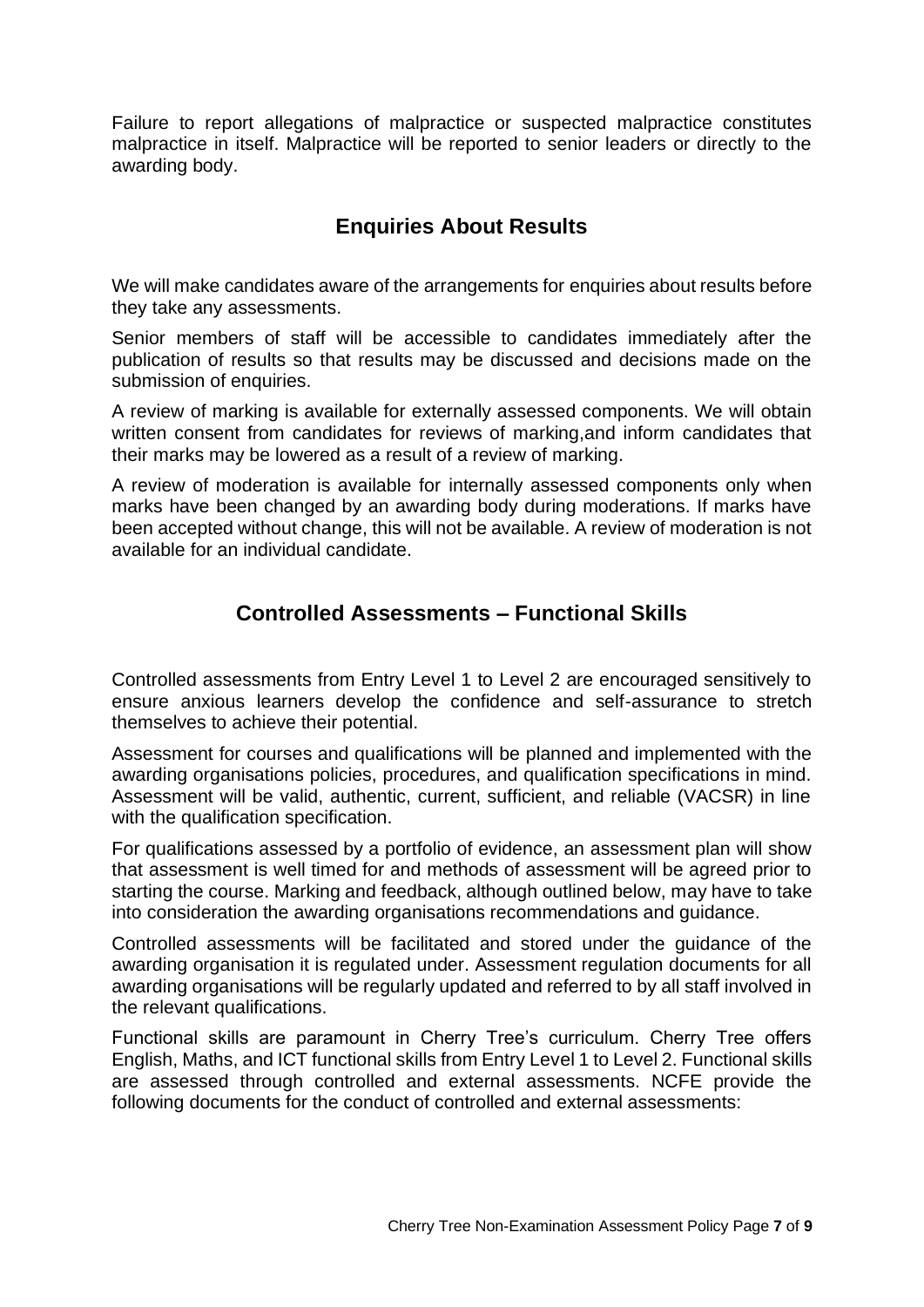[https://www.qualhub.co.uk/media/20405/rebranded-regulations-for-the-conduct-of](https://www.qualhub.co.uk/media/20405/rebranded-regulations-for-the-conduct-of-controlled-assessments-fs-v14-nov-21.pdf)[controlled-assessments-fs-v14-nov-21.pdf](https://www.qualhub.co.uk/media/20405/rebranded-regulations-for-the-conduct-of-controlled-assessments-fs-v14-nov-21.pdf)

[https://www.qualhub.co.uk/media/1081/regulations-for-conduct-of-external](https://www.qualhub.co.uk/media/1081/regulations-for-conduct-of-external-assessments-sept-21.pdf)[assessments-sept-21.pdf](https://www.qualhub.co.uk/media/1081/regulations-for-conduct-of-external-assessments-sept-21.pdf)

These documents outline all procedures before, during and after functional skills assessments. All regulations and procedures must be adhered to by all staff involved in the delivery, assessment and administration of all functional skills qualifications.

The designated person (**Joseph Sparks**) is responsible for:

- the security and integrity of the assessments and associated materials (eg used/unused assessment materials, partially or fully completed learner work, assessment tracking documents and the assessment documentation) at all times. This includes both electronically saved and printed materials. Access to this storage must be restricted to authorised personnel only
- ensuring the centre uses assessments from the current bank of live assessments as accessed above, and that the centre's internal policy is followed in terms of choosing assessment topics and enforcing a rotation across assessments available throughout the academic session
- ensuring material **is not** downloaded and/or printed more than 6 weeks prior to the scheduled assessment date/s then, once printed, that material is placed in the secure storage. Speaking, Listening and Communicating at Entry 3 to Level 2 topics can be accessed 2 weeks prior to the assessment date to allow for sufficient preparation time
- having a process in place whereby the Assessor(s) can notify the Designated Person that they have learners ready to sit the assessment, then making the assessment materials available from a secure location
- ensuring that when materials are requested by Assessors, they are printed and stored in a packet(s)/envelopes that can be securely sealed until the day of the assessment
- completing the centre tracking document to ensure assessments assigned to learners are accurately recorded, which will inform resits, as a learner cannot resit the same paper
- submitting, or supporting the Assessor to submit, any requests for contextualised materials
- managing the secure destruction of all unused assessment materials, both printed and electronic, once assessments have taken place. Assessments must be accessed and printed again if required by a different learner, for resit or for a different cohort
- passwords, which will only be available for assessments where there are active registrations against that actual product, eg if a centre is running Level 1 English only, they will only have access to Level 1 English assessments
- ensuring that any unauthorised centre personnel do not have access to the assessment materials or completed learner work